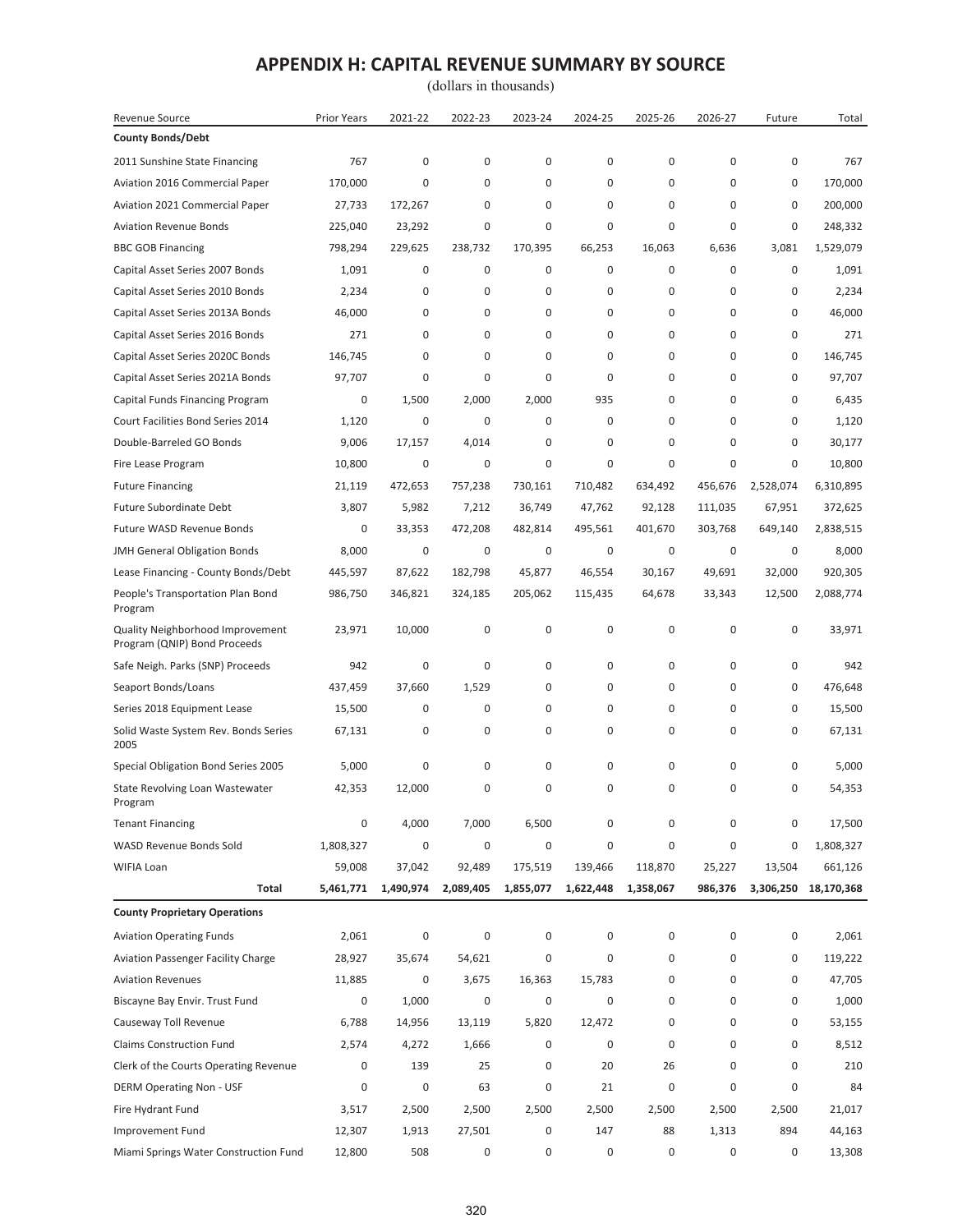| Revenue Source                                                                  | Prior Years | 2021-22          | 2022-23 | 2023-24 | 2024-25 | 2025-26          | 2026-27          | Future      | Total     |
|---------------------------------------------------------------------------------|-------------|------------------|---------|---------|---------|------------------|------------------|-------------|-----------|
| Peoples Transportation Plan Capital<br>Reserve Fund                             | 115,787     | 75,057           | 15,510  | 1,873   | 0       | $\mathbf 0$      | $\mathbf 0$      | $\mathbf 0$ | 208,227   |
| Reserve Maintenance Fund                                                        | 145,053     | 60,000           | 25,000  | 25,000  | 25,000  | 25,000           | 25,000           | 0           | 330,053   |
| Seaport Revenues                                                                | 0           | 226              | 263     | 280     | 275     | 0                | 0                | 0           | 1,044     |
| Vehicle Replacement Fund                                                        | 617         | 0                | 0       | 0       | 0       | 0                | 0                | $\mathbf 0$ | 617       |
| <b>WASD Project Fund</b>                                                        | 250         | 1,000            | 748     | 0       | 0       | 0                | 0                | $\mathbf 0$ | 1,998     |
| Waste Collection Operating Fund                                                 | 2,144       | 2,698            | 2,764   | 1,330   | 131     | 0                | 0                | 5,649       | 14,716    |
| Waste Disposal Operating Fund                                                   | 32,126      | 13,896           | 16,669  | 40,906  | 12,834  | 9,022            | 3,485            | 177,975     | 306,913   |
| Wastewater Renewal Fund                                                         | 326,226     | 63,695           | 71,732  | 67,006  | 68,069  | 50,000           | 50,000           | 50,000      | 746,727   |
| Wastewater Special Construction Fund                                            | 15,328      | 6,457            | 43,391  | 22,368  | 51,598  | 15,251           | 18,366           | 25,020      | 197,778   |
| Water Renewal and Replacement Fund                                              | 236,077     | 47,499           | 39,501  | 45,000  | 45,000  | 45,000           | 45,000           | 45,000      | 548,077   |
| <b>Water Special Construction Fund</b>                                          | 14,136      | 200              | 200     | 200     | 200     | 200              | 200              | 0           | 15,336    |
| Total                                                                           | 968,604     | 331,690          | 318,947 | 228,646 | 234,049 | 147,087          | 145,864          | 307,038     | 2,681,925 |
| <b>Federal Government</b>                                                       |             |                  |         |         |         |                  |                  |             |           |
| Army Corps of Engineers                                                         | 149,094     | 31,910           | 1,190   | 0       | 0       | 0                | 0                | 0           | 182,194   |
| <b>CDBG Reimbursement</b>                                                       | 411         | 1,110            | 210     | 0       | 0       | 0                | 0                | 0           | 1,731     |
| Capital Funds Program (CFP) - 717                                               | 7,424       | 0                | 0       | 0       | 0       | 0                | 0                | $\mathbf 0$ | 7,424     |
| Capital Funds Program (CFP) - 718                                               | 10,656      | 897              | 0       | 0       | 0       | 0                | 0                | $\mathbf 0$ | 11,553    |
| Capital Funds Program (CFP) - 719                                               | 4,740       | 3,338            | 1,873   | 962     | 0       | 0                | 0                | 0           | 10,912    |
| Capital Funds Program (CFP) - 720                                               | 869         | 1,720            | 2,425   | 2,925   | 3,471   | 0                | 0                | 0           | 11,410    |
| Capital Funds Program (CFP) - 721                                               | 0           | 589              | 3,107   | 3,132   | 3,132   | 0                | 0                | $\mathbf 0$ | 9,959     |
| <b>FDOT 2017 TAP</b>                                                            | 0           | 0                | 0       | 0       | 0       | 314              | 314              | $\mathbf 0$ | 628       |
| <b>FEMA Hazard Mitigation Grant</b>                                             | 1,823       | 1,131            | 1,042   | 0       | 0       | 0                | 0                | $\mathbf 0$ | 3,996     |
| <b>FEMA Reimbursements</b>                                                      | 200         | 2,568            | 695     | 0       | 0       | 0                | 0                | $\mathbf 0$ | 3,463     |
| FTA 20005(b) - Pilot Program for TOD<br><b>Planning Discretionary Grant</b>     | 140         | 940              | 700     | 160     | 0       | 0                | 0                | 0           | 1,940     |
| FTA 5307 - Transfer                                                             | 931         | 931              | 931     | 655     | 0       | 0                | 0                | $\mathbf 0$ | 3,448     |
| FTA 5307 - Urbanized Area Formula                                               | 75,459      | 58,384           | 58,697  | 57,481  | 69,108  | 55,874           | 56,427           | 500         | 431,930   |
| Grant                                                                           |             |                  |         |         |         |                  |                  |             |           |
| FTA 5309 - Discretionary Grant                                                  | 17,612      | 72,442           | 12,385  | 0       | 0       | 0                | 0                | 0           | 102,439   |
| FTA 5309 - Formula Grant                                                        | 1,939       | 0                | 0       | 0       | 0       | 0                | 0                | 0           | 1,939     |
| FTA 5324 - Public Transportation<br><b>Emergency Relief</b>                     | 0           | 1,000            | 0       | 0       | 0       | 0                | 0                | $\mathbf 0$ | 1,000     |
| FTA 5337 - State of Good Repair Formula<br>Grant                                | 28,063      | 28,765           | 29,484  | 30,221  | 30,976  | 31,751           | 32,068           | 0           | 211,329   |
| FTA 5339 - Bus & Bus Facility Formula<br>Grant                                  | 9,641       | 5,322            | 3,866   | 3,963   | 4,062   | 4,164            | 4,170            | 0           | 35,188    |
| FTA 5339(b) - Bus & Bus Facilities<br><b>Discretionary Grant</b>                | 14,600      | $\boldsymbol{0}$ | 0       | 0       | 0       | 0                | $\pmb{0}$        | 0           | 14,600    |
| FTA 5339(c) - Bus & Bus Facilities Lo/No<br><b>Emission Discretionary Grant</b> | 686         | 1,671            | 0       | 0       | 0       | $\boldsymbol{0}$ | $\boldsymbol{0}$ | 0           | 2,357     |
| <b>Federal Aviation Administration</b>                                          | 82,269      | 48,434           | 3,662   | 14,362  | 39,390  | 6,110            | 0                | 0           | 194,227   |
| <b>Federal Transportation Grant</b>                                             | 41,100      | 0                | 0       | 0       | 0       | 0                | 0                | 0           | 41,100    |
| Hope VI Grant                                                                   | 1,599       | 3,372            | 0       | 0       | 0       | 0                | 0                | 0           | 4,971     |
| Replacement Housing Factor (RHF)                                                | 391         | 0                | 0       | 0       | 0       | 0                | 0                | 0           | 391       |
| <b>Transportation Security Administration</b><br>Funds                          | 103,470     | 3,952            | 0       | 0       | 0       | 0                | 0                | 0           | 107,422   |
| US DOT                                                                          | 10,000      | 2,000            | 0       | 0       | 0       | 0                | 0                | 0           | 12,000    |
| US Department of Agriculture                                                    | 7,400       | 3,000            | 0       | 0       | 0       | 0                | 0                | 0           | 10,400    |
| US Department of Homeland Security                                              | 1,488       | 2,669            | 354     | 0       | 0       | 0                | 0                | 0           | 4,511     |
| Urban Area Security Initiative Grant                                            | 0           | 670              | 0       | 0       | 0       | 0                | 0                | 0           | 670       |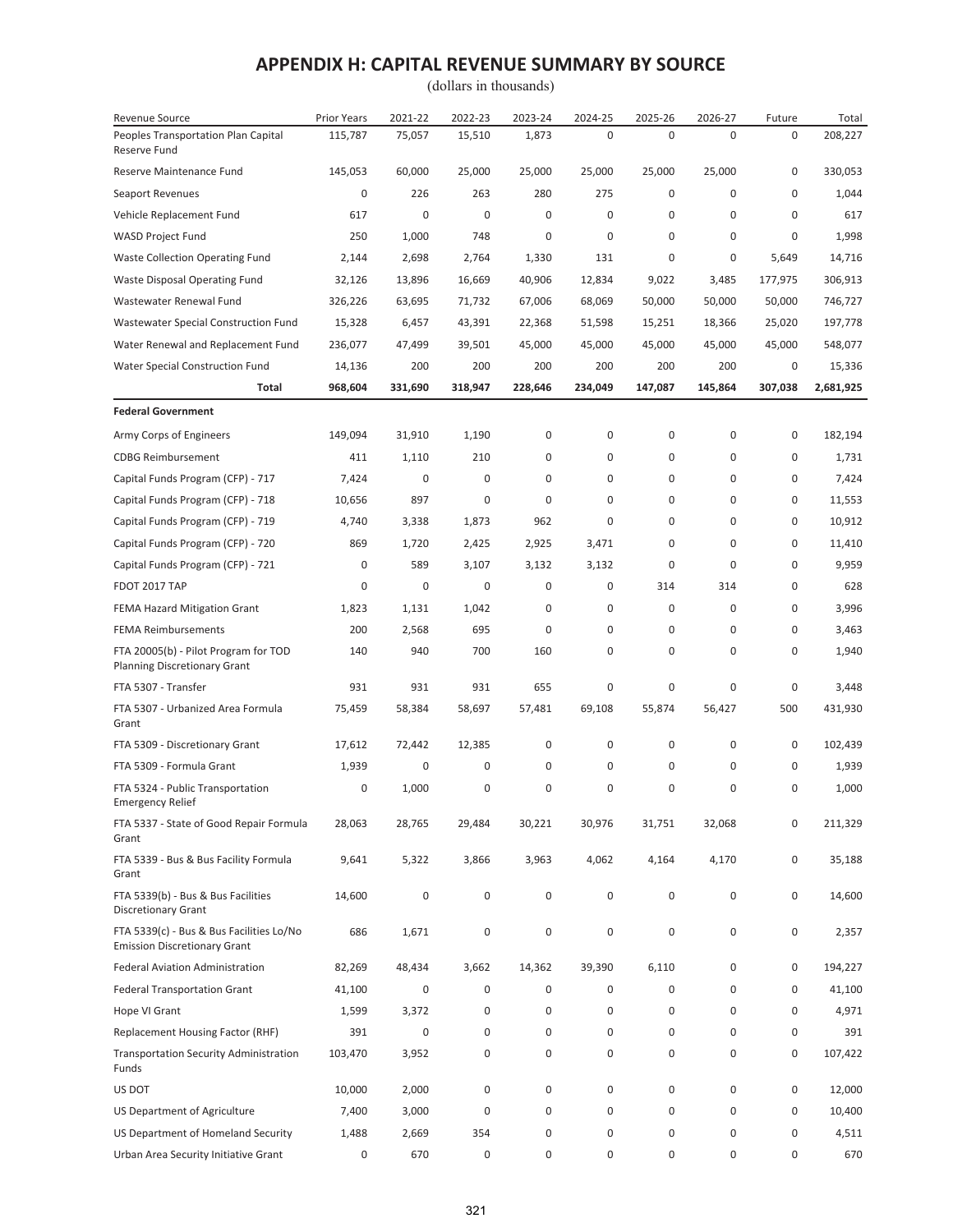| Revenue Source                                             | Prior Years | 2021-22 | 2022-23 | 2023-24 | 2024-25 | 2025-26 | 2026-27 | Future      | Total     |
|------------------------------------------------------------|-------------|---------|---------|---------|---------|---------|---------|-------------|-----------|
| <b>Total</b>                                               | 572,006     | 276,815 | 120,621 | 113,860 | 150,140 | 98,212  | 92,980  | 500         | 1,425,133 |
| <b>Impact Fees/Exactions</b>                               |             |         |         |         |         |         |         |             |           |
| Developer Fees/Donations                                   | 0           | 0       | 600     | 0       | 0       | 0       | 0       | 0           | 600       |
| Fire Impact Fees                                           | 54,932      | 5,575   | 10,922  | 9,396   | 3,118   | 0       | 0       | 20,316      | 104,259   |
| Hialeah Reverse Osmosis Plant<br><b>Construction Fund</b>  | 7,473       | 500     | 0       | 0       | 0       | 0       | 0       | 0           | 7,973     |
| Park Impact Fees                                           | 57,387      | 5,722   | 0       | 0       | 0       | 0       | 0       | 0           | 63,109    |
| Police Impact Fees                                         | 6,785       | 1,908   | 900     | 193     | 0       | 0       | 0       | 0           | 9,786     |
| Road Impact Fees                                           | 672,175     | 94,317  | 94,517  | 96,767  | 96,167  | 94,917  | 9,043   | $\mathbf 0$ | 1,157,903 |
| <b>Wastewater Connection Charges</b>                       | 169,793     | 16,614  | 13,020  | 15,338  | 18,470  | 0       | 0       | $\mathbf 0$ | 233,234   |
| <b>Water Connection Charges</b>                            | 51,418      | 3,401   | 3,153   | 2,449   | 2,449   | 1,287   | 1,287   | $\mathbf 0$ | 65,444    |
| Total                                                      | 1,019,963   | 128,037 | 123,111 | 124,142 | 120,204 | 96,204  | 10,330  | 20,316      | 1,642,308 |
| <b>Non-County Sources</b>                                  |             |         |         |         |         |         |         |             |           |
| City of Coral Gables Park & Mobility<br><b>Impact Fees</b> | 0           | 0       | 2,460   | 2,460   | 2,460   | 0       | 0       | 0           | 7,380     |
| City of Miami Beach Contribution                           | 5,625       | 1,917   | 1,500   | 0       | 0       | 0       | 0       | 0           | 9,042     |
| City of Miami Contribution                                 | 277         | 140     | 0       | 0       | 0       | 0       | 0       | 0           | 417       |
| City of Miami Park Impact Fees                             | 5,473       | 1,170   | 4,300   | 2,528   | 2,528   | 0       | 0       | 0           | 16,000    |
| City of North Miami Beach                                  | 48          | 0       | 0       | 0       | 0       | 0       | 0       | 0           | 48        |
| City of South Miami Contribution                           | 0           | 0       | 83      | 83      | 84      | 0       | 0       | 0           | 250       |
| Developer Contribution                                     | 2,215       | 0       | 0       | 0       | 0       | 0       | 0       | $\mathbf 0$ | 2,215     |
| Downtown Development Authority                             | 0           | 0       | 150     | 0       | 0       | 0       | 0       | 0           | 150       |
| Florida City Contribution                                  | 127         | 100     | 4,735   | 0       | 0       | 0       | 0       | 0           | 4,962     |
| Knight Foundation Grant                                    | 0           | 500     | 500     | 500     | 500     | 0       | 0       | 0           | 2,000     |
| <b>Private Donations</b>                                   | 0           | 69      | 5,831   | 0       | 0       | 0       | 0       | 0           | 5,900     |
| <b>USDOT Build Program</b>                                 | 9,500       | 0       | 6,708   | 7,379   | 4,472   | 3,801   | 0       | 0           | 31,861    |
| Village of Palmetto Bay Contribution                       | 160         | 240     | 0       | 0       | 0       | 0       | 0       | 0           | 400       |
| Village of Pinecrest Contribution                          | 120         | 180     | 0       | 0       | 0       | 0       | 0       | 0           | 300       |
| Total                                                      | 23,545      | 4,316   | 26,267  | 12,950  | 10,045  | 3,801   | 0       | 0           | 80,925    |
| <b>Other County Sources</b>                                |             |         |         |         |         |         |         |             |           |
| Affordable Housing Trust                                   | 0           | 26,000  | 0       | 0       | 0       | 0       | 0       | 0           | 26,000    |
| Animal Services Trust Fund                                 | 28          | 0       | 0       | 0       | 0       | 0       | 0       | $\mathbf 0$ | 28        |
| Beach Renourishment Fund                                   | 6,000       | 1,500   | 1,500   | 0       | 0       | 0       | 0       | 0           | 9,000     |
| <b>CIIP Program Revenues</b>                               | 394         | 69,325  | 195,491 | 197,789 | 97,777  | 48,666  | 65,845  | 671,357     | 1,346,644 |
| <b>Charter County Transit System Surtax</b>                | 54,515      | 39,872  | 500     | 500     | 500     | 500     | 500     | 0           | 96,887    |
| <b>Convention Development Tax Funds</b>                    | 1,069       | 750     | 0       | 0       | 0       | 0       | 0       | 0           | 1,819     |
| E911 Fees                                                  | 3,690       | 0       | 0       | 0       | 0       | 0       | 0       | 0           | 3,690     |
| <b>Finance Operating Revenues</b>                          | 3,400       | 0       | 0       | 0       | 0       | 0       | 0       | 0           | 3,400     |
| Fire Rescue Taxing District                                | 25,340      | 6,077   | 11,870  | 15,230  | 20,550  | 24,700  | 29,000  | 28,000      | 160,767   |
| General Fund                                               | 0           | 5,000   | 0       | 0       | 0       | 0       | 0       | 0           | 5,000     |
| General Government Improvement Fund<br>(GGIF)              | 18,165      | 45,763  | 0       | 0       | 0       | 0       | 0       | 0           | 63,928    |
| <b>ISD Fleet Revenue</b>                                   | 879         | 500     | 800     | 0       | 0       | 0       | 0       | 0           | 2,179     |
| <b>ISD Service Fees</b>                                    | 0           | 7,134   | 0       | 0       | 0       | 0       | 0       | 0           | 7,134     |
| <b>IT Funding Model</b>                                    | 7,199       | 7,925   | 75      | 0       | 0       | 0       | 0       | 0           | 15,199    |
| <b>ITD Service Fees</b>                                    | 37,059      | 9,864   | 9,988   | 10,200  | 9,120   | 0       | 0       | 0           | 76,231    |
| Law Enforcement Trust Fund (LETF)                          | 1,402       | 0       | 0       | 0       | 0       | 0       | 0       | 0           | 1,402     |
| Miami-Dade Library Taxing District                         | 22,816      | 15,111  | 316     | 575     | 891     | 997     | 0       | $\mathbf 0$ | 40,705    |
| <b>Operating Revenue</b>                                   | 199         | 0       | 0       | 0       | 0       | 0       | 0       | 0           | 199       |